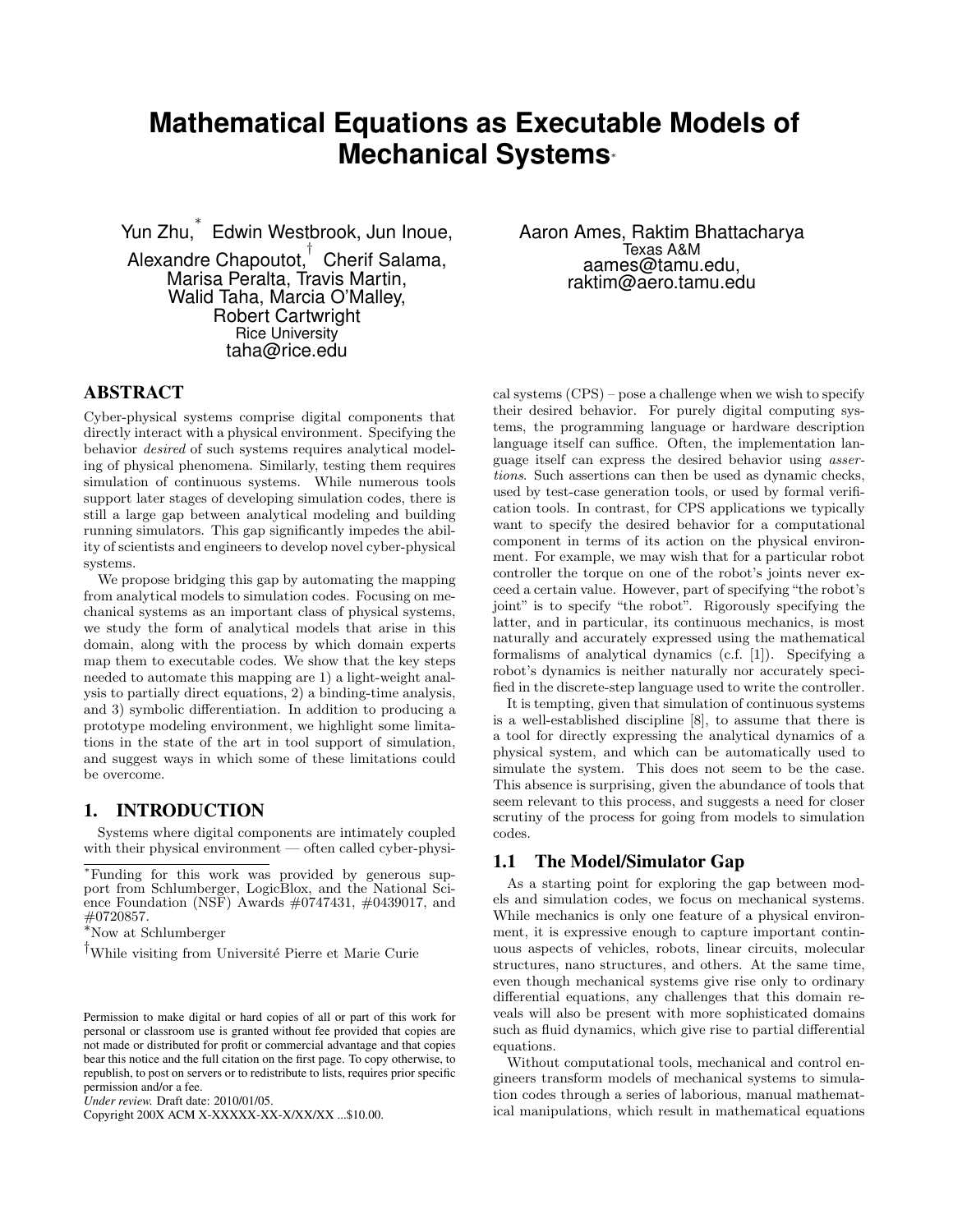in a "constructive enough form" that they are easy to implement as a simulation program.

When we consider mechanical tools, we find that there is a wide range of varieties with different focus and design philosophies. The sheer diversity of such tools poses a practical problem for all practitioners working on CPS innovations. More fundamentally, there is a number of reasons why most tools available today do not address the model/simulator gap directly.

One reason is that many widely used tools do not attempt to capture models directly. For example, scripting or programming languages such as MATLAB [28], R [25], or Biopython [4] focus on providing a more convenient programming language for a broad class of scientific problems. They help programmers (or scientists with programming expertise and inclination) develop simulation codes, and are not really intended to capture models as they are most naturally expressed by domain experts. With such programming languages, assuming that underlying analytical models assumptions were ever explicitly expressed somewhere in the code, they typically get buried and mangled with numerous implementation concerns.

Another reason is that tools often are incapable of capturing analytical models naturally. For example, with the above tools (and their graphical extensions such as Simulink), even if the user is careful enough to keep the code aligned with some underlying analytical model, the nature of these programming languages limits them to expressing so-called causal models, which are models that are not expressed as equations, but rather, in a more restrictive, directed form.

Tools that focus on high-performance typically require special expertise to be used effectively, and are generally designed to be used as a back-end for higher-level tools. Examples of such tools include solvers such as LINPACK [9] and PETSc [3].

Tools that facilitate capturing physical design often hide the underlying analytical models. For example, AutoCAD [2], Pro/ENGINEER [24], and SolidWorks [27] all provide excellent graphical interfaces for capturing geometric design. In many cases, such tools also provide a simulation capability, and lend themselves naturally for helping the user visual the results of a simulation (at least in the same geometric terms as entry was done). However, the fact that the underlying analytical models (as well as the treatment of various modalities that may arise in a simulation) are generally hidden, limit the fidelity of their simulations. In this respect, these tools are not unlike real-time physics simulation engines [5], which are very useful for graphics, animation, and gaming applications, but do not presume to be faithful to an explicit analytical model.

Like programming languages, symbolic algebra tools are often too generic. While symbolic algebra tools such as Mathematica [31] and Maple [21] can, in principle, assist in manipulating analytical models and mapping them to code, in practice, they are not always well suited for this task. While these systems can provide a powerful tool for assisting in analytical modeling, they often suffer from subtle but highly significant problems. Guiding such tools to perform the particular desired transformations can be challenging, and their effective use can require intimate familiarity with the tool, its built-in routines and libraries, as well as using care to avoid divergent rewriting and exponential increase in the size of the model. Even simple examples of these difficulties can be hard to get unstuck from. A specific example of such difficulty arose in our work. As the size of the physical system being modeled increases, symbolic computing systems can both take exponentially large time to compute a symbolic result and produce a result that is unnecessarily exponentially large. We encountered such a problem in the context of modeling a novel bipedal natural gate robot. Trying to symbolically differentiate an 8 by 8 Lagrangian coefficient using one of the leading symbolic solvers, the result was a file that was 13MB large. The level of redundancy in the generated term made it impractical as a basis for a simulation code. More significantly, the underlying combinatoric explosion made modeling more sophisticated systems impossible until this problem was addressed. The problems could be avoided if symbolic algebra tools incorporate any of decades worth of improvements on symbolic differentiation which generally go under the name of *automatic differenti*ation (c.f. [17]).

Thus, even for the simplest physical domains, multiple tools are needed to go from analytical modeling to simulation. For example, often symbolic computing tools are used to assist in the analytical modeling of mechanical systems, and the resulting computations need to be mapped to the particular platform that will be used for carrying out the resulting computation. Carrying out such mapping by hand is error prone. Using an automatic translation would be preferable, but this requires either finding a translator or writing one. Often, because of the numerous semantic subtleties between languages and the differences in the libraries used in each language, attaining an operational and a correct translation itself becomes a significant investment. Worse, in many cases, the internal languages for the most successful tools are not readily available. Even when standards exist for interchange of information, such as is the case for CAD tools, practical experience shows that correct data interchange between such tools is still difficult. This is not too surprising, because the semantics of the mediating formats are typically defined only by the implementations, which themselves were organically grown without a blueprint for integration.

### 1.2 Contributions

To bridge the gap between analytical models and running simulation codes, we show the feasibility of using a subset of the mathematics used for analytical modeling as a domainspecific language (DSL) for building simulation codes. In doing so we converge on a design similar to a promising class of modeling tools, namely equation-oriented languages. The leading example of such languages is Modelica (c.f. [12]). Although Modelica is a highly-developed, industrial strength language, the limited expressivity of its core language can be noticed when we attempt to analytically model even small mechanical systems. Two examples of such limitations are binding-time separation and support for partial derivatives.

The first half of the paper introduces the syntax of a core analytical modeling language. Basic and fairly self-evident features of an analytical modeling language include equations, point-free (or implicit time) notation, as well as time derivatives (Section 2). More sophisticated – and in some cases less-self evident – features needed to model even basic mechanical systems include partial derivates, families of equations, aggregates (such as sequences and matrices), and recursion (Section 3). The need for each of these features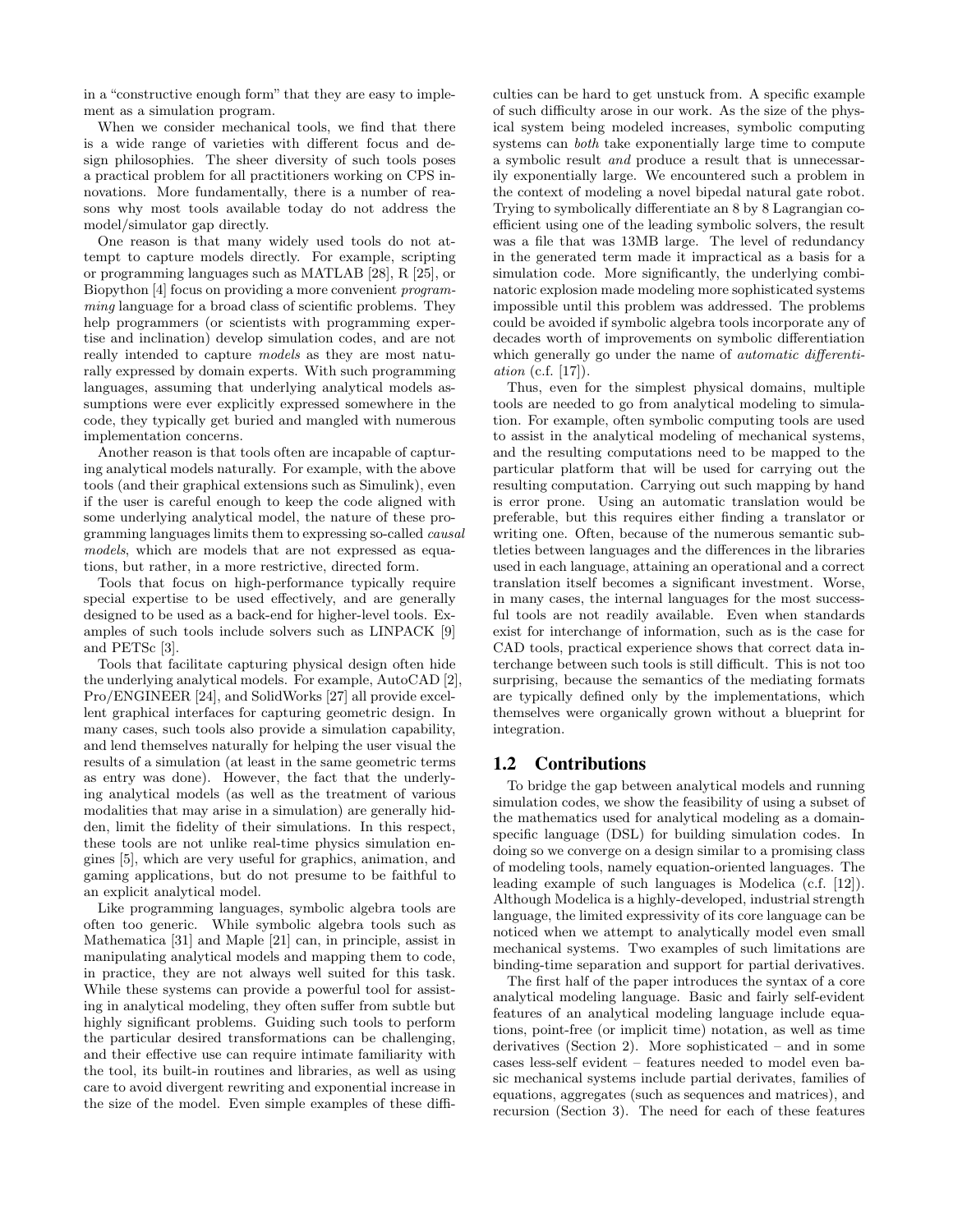```
(* pendulum-with-controller.acumen *)
discrete efrp (* A simple E-FRP controller *)
 reads theta;
 writes F;
 observes event clock rate t = 0.1;
 begin
  last = init 0 in { clock => theta later};
  F = init 0 in{ < \n}if abs(theta) < pi/100 then 0
        else if theta > last then -1.0
        else 1.0 };
 end
continuous (* Pendulum physics *)
m = 5.0; g = 9.81; 1 = 3;
 I = m * 1^2;F*1*cos(theta) - m*g*1*sin(theta) = I*theta';
 boundary conditions
  theta with theta(0)=0.1, theta'(0) = 0;
```
#### Figure 1: Acumen Model of a Controlled Pendulum

as well as the complexities that some of them introduce are explained.

The second half of the paper shows how the language defined in the first half is mapped to executable code (Section 4). Our study reveals that it is possible to provide a practical mapping for a highly expressive language using only 1) a light-weight analysis to partially direct equations, 2) a binding-time analysis, and 3) symbolic differentiation. By implementing this mapping, we are able to accurately explain why current symbolic algebra tools are not ideally suited to assist in building simulation codes for novel robotic systems (Section 5). In particular, we find the naive implementations of symbolic differentiation in mainstream symbolic algebra tools such as Mathematica and Maple to be a significant performance bottleneck for mapping larger analytical models to executable codes.

### 2. A SIMPLE MODEL

As noted in the introduction, the motivation for this work stems from interest in CPS systems. Therefore, while our focus is primarily on analytical models for continuous systems, it is important also to explain how such models are integrated with models for the digital components. To this end, this section uses a simple example to illustrate how both discrete and continuous models are integrated, as well as the basics of analytical modeling of continuous systems. To help ground these concepts, we will also explain how our implementation (called Acumen) supports both types of modeling and their integration.

#### 2.1 Discrete Modeling Language

Components described in Acumen are assumed to exist in a time-varying universe, where there is a global notion of real-valued time. Within this universe, both discrete and

continuous components can be defined.

Figure 1 presents the Acumen ASCII source code for a discrete controller attached to a continuous model of the simple pendulum shown in Figure 2. The discrete section in Figure 1 introduces an event-driven component. The qualifier efrp specifies that what follows is a description of a controller described in the E-FRP formalism [20, 30].

The key features of E-FRP are providing support for specifying event-driven reactive systems, interfaces across which values are read from or written to the environment, and periodic or observation-driven events. Acumen and its semantics are not tied to this particular formalism. Rather, any formalism that can satisfy the synchrony hypothesis can be used for specifying discrete computations.



Figure 2: Pendulum

The controller described in the figure reads the quantized value of theta, and upon completing its computation, writes a quantized value to F and last. Outside the component these variables have continuous values, but they can only be read and written to in a quantized form. Within a discrete component, by default, quantized values are assumed to be represented as standard floating-point numbers. The observes clause defines the event clock that is automatically generated at a constant rate of 0.1 time steps. This event will be used to trigger activations of this agent. The rest of the section specifies the values written for F and last as two event-driven equations. The equations in this example are simple because only one event (clock) is used as a possible trigger. In general, any number of events can be used. The first equation declares last to be initially 0, and then to carry the value of theta from then onwards. The annotation later means that the other equation always reads the old value of last when it is triggered. This way, last is used to always carry the last value of theta. The next equation defines a simple discrete controller that applies a lateral force of 1 on the pendulum in a direction opposing motion. A threshold of pi/100 degrees is used to inhibit any force to the pendulum when it is almost vertical.

### 2.2 Continuous Modeling Language

The continuous section in Figure 1 describes the continuous environment through as a series of equalities that constrain a set of real-valued, time-varying variables, and where the notion of time itself is real-valued. In this example, our physical environment is a simple pendulum, and the description simply introduces some constants and the rotational analog of Newton's second law of motion  $(\sum f = ma)$ for a pendulum. Acumen's equations are not directed. This means that writing the equation as  $a = F/m$  would have been equivalent. Thus, the constraints are relational or acausal. Equations can refer to derivatives of variables. For example, theta'' refers to the second derivative of the variable theta. Finally, the boundary conditions subsection allows us to provide the information necessary to solve the system of equations.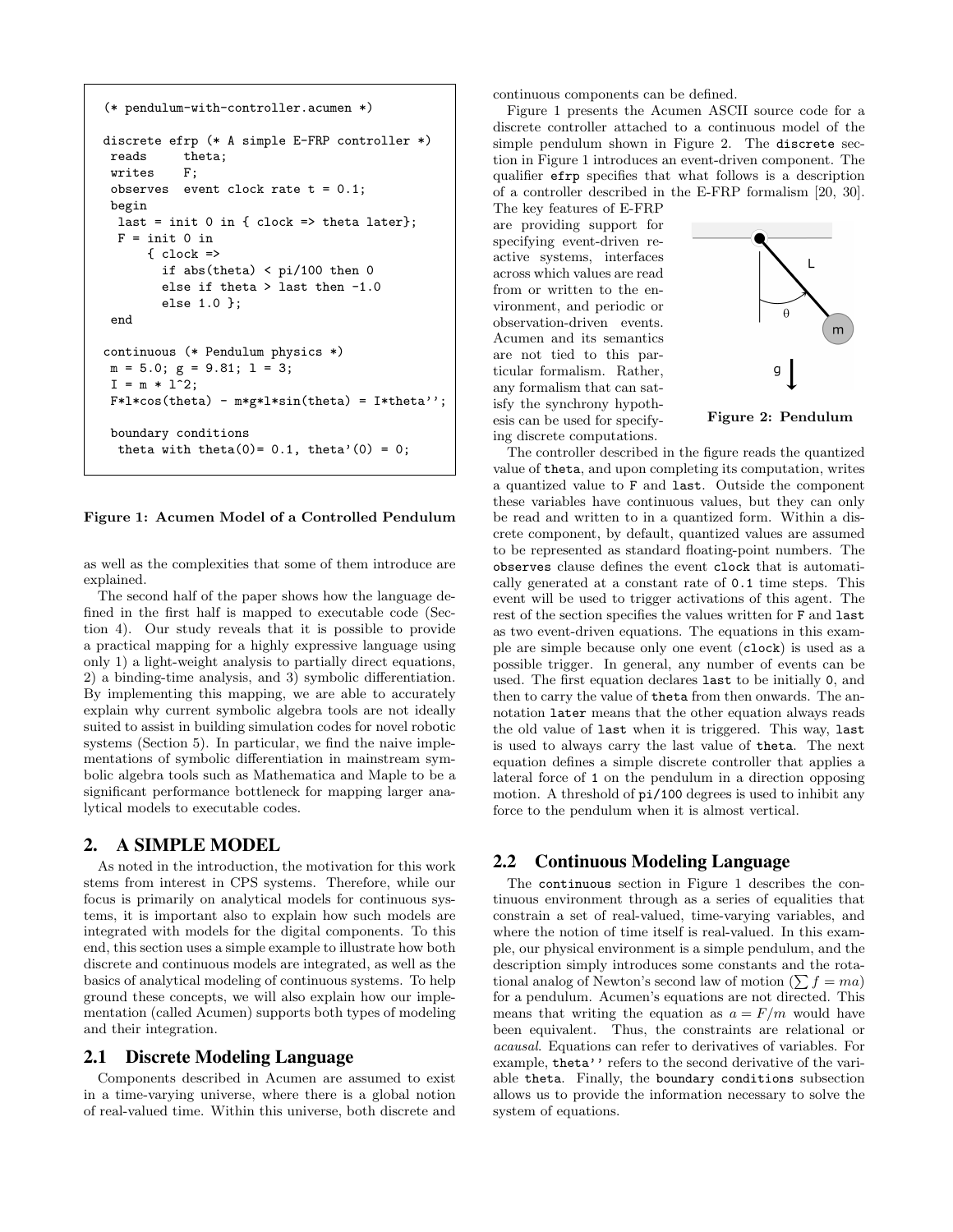## 2.3 Other Features of the Implementation

In addition to allowing the user to describe both continuous and discrete components, Acumen also provides a module system that allows components to be packaged in a reusable fashion. Module instantiation is a fairly straight forward process, and is orthogonal to the issues addressed in this paper.

Acumen supports two methods for executing models. For purely discrete (E-FRP) components, Acumen provides support for real-time execution [20, 30]. For hybrid models, Acumen supports discretized simulation of the whole system by compiling the continuous models using the methods that we present in the rest of this paper. For this method of execution, the user declares simulation parameters as part of the source program in a simulation section. The user can specify what values to observe during a simulation and how they should be printed in a discrete log section.

Acumen uses an ASCII-based syntax designed to be as close as possible to mathematical notation. However, because it is often more convenient to read the code type set in the same way that mathematical formulae appear in scientific publications and texts, Acumen also provides a pretty printer that provides this functionality. This pretty printer produces a LATEX file typesetting the model after each invocation of the Acumen compiler. The generated LATEX file contains a type set version of the source program as well as the intermediate forms that arise during the compilation process. Several examples of the output of this pretty printer will be presented in this paper. Only minor manual modifications were needed to adapt these outputs to fit the needs of the exposition.

## 3. MORE SOPHISTICATED MODELS

Mechanical engineers and researchers working on novel cyber-physical systems use a wide range of analytical modeling methods [1]. The most basic method for modeling mechanical systems is to write a set of equations based on Newton's laws of motion. A somewhat more sophisticated method, often considered more elegant and more systematic, is to write the so called Lagrange equations. Because this approach is centered around formalizing kinetic and potential energies, it can also have the advantage of being useful for specifying and verifying stability properties of a given system. Yet another method can be used once the Lagrange equations have been attained, which is to write the so called Hamilton's equations. For a variety of technical reasons, researchers working on novel robotic systems tend to make extensive use of both Lagrangian and Hamiltonian methods.

As noted earlier, in current practice, going from an analytical model for a novel mechanical system to simulation code is generally done by hand. The process typically includes steps such as:

- Mapping generic problem solving techniques like Lagrangian or Hamiltonian modeling to specific instances
- Eliminating partial derivatives, often using symbolic differentiation
- Algebraic manipulation to solve for unknown variables. including Gaussian elimination
- Discretization

There are steps that engineering students learn as part of their training, and are generally able to perform quite skillfully for small, model problems. But for virtually any realistic problem, the size of the systems involved makes these steps tedious and error prone. These difficulties are particularly problematic when the system being developed is novel. In such situations, the structure of the system is constantly changing and the expected behavior is not yet well understood.

Acumen's continuous modeling language is designed to address this need, and has been developed as a collaboration between computer scientists and scientists actively developing novel cyber-physical systems. In the rest of this section we introduce the key mathematical concepts supported by Acumen and illustrate their role in modeling mechanical systems.

## 3.1 Partial Derivatives

The three basic methods for modeling mechanical systems described above can be illustrated by using them to model a simple pendulum. Figure 3(a) presents the automatically pretty-printed version of the Acumen code we presented in the previous section. As noted earlier, the main equation in this model simply uses Newton's second law of motion.

Figure 3(b) presents a model that uses Lagrange's equation. When using this method, one specifies the kinetic energy  $T$  and the potential energy  $V$  in the system. Then, the Lagrangian L is always taken to be  $L = T - V$ . For a system that has only one state variable such as  $\theta$  in this system, the Lagrange equation is simply the final equation in that display. Shortly, a more sophisticated example will illustrate what is done when there are multiple state variables, and how Acumen supports modeling such systems. Nevertheless, this simple example is sufficient to illustrate the utility of partial derivatives (such as  $\partial L/\partial \theta$  in this example) in applying systematic methods such as Lagrangian modeling. Figure 3(c) similarly illustrates the need for partial derivatives to model systems using Hamilton's equations.

## 3.2 Families of Equations

Once the system being described has more than one state variable, modeling using Lagrange or Hamilton equations employs families of equations, which are written as one equation but really represent a collection of different equations derived by instantiating certain indices and performing some affine (or "small") computations. For example, Figure 3(d) provides a model for the

system shown in Figure 4. It consists of a pendulum hanging from a mass, and where the mass is attached via a spring to a wall. Because this example has two degrees of freedom, x and  $\theta$ , the example introduces a tuple of state variables q. The equations covering the dynamics of the system are then expressed by the family of equations that appears at the end of the examples. In Figure 3(d), the



Figure 4: A Pendulum-Spring-Mass system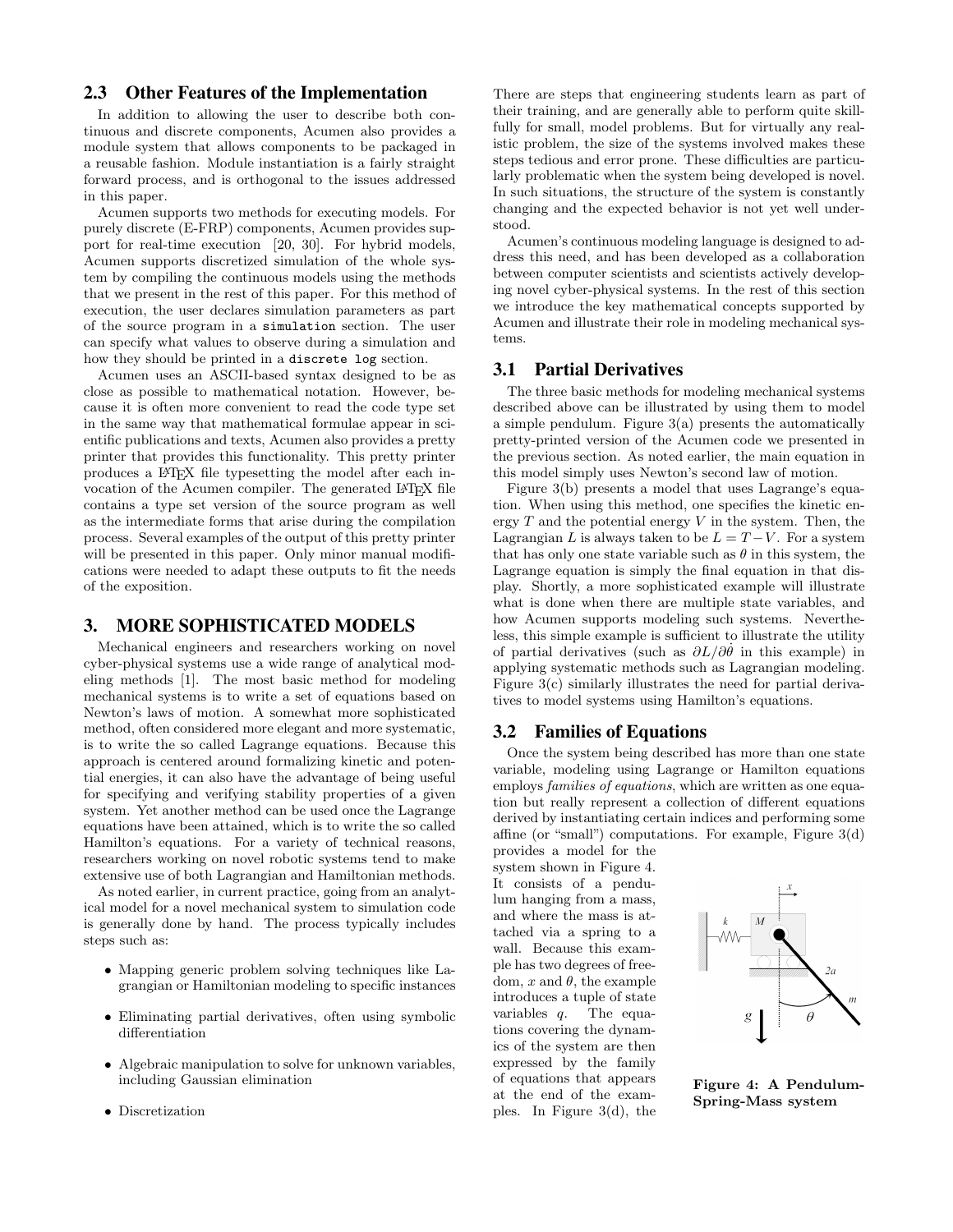$$
m = 5 \quad g = 9.81 \quad \ell = 3 \quad I = m\ell^2
$$

$$
F\ell\cos(\theta) - mg\ell\sin(\theta) = I\ddot{\theta}
$$

(a) Newtonian Formulation of a Pendulum

$$
m = 5 \quad g = 9.81 \quad \ell = 3 \quad I = m\ell^2
$$

$$
T = \frac{1}{2}I\dot{\theta}^2 \quad V = mg\ell (1 - \cos(\theta))
$$

$$
L = T - V \qquad \frac{d}{dt}\left(\frac{\partial L}{\partial \dot{\theta}}\right) - \frac{\partial L}{\partial \theta} = 0
$$

(b) Lagrangian Formulation of a Pendulum

$$
m = 5 \quad g = \frac{981}{100} \quad \ell = 3
$$

$$
H = \frac{p^2}{2\ell m} - g\ell m \cos(\theta) \quad \dot{\theta} = \frac{\partial H}{\partial p} \quad \dot{p} = -\frac{\partial H}{\partial \theta}
$$

(c) Hamiltonian Formulation of a Pendulum

$$
q = [x, \theta] \quad a = 1 \quad m = 2 \quad M = 5
$$
  
\n
$$
g = \frac{49}{5} \quad k = 2 \quad I = \frac{4}{3}ma^2
$$
  
\n
$$
T = \frac{1}{2}(M + m) \dot{x}^2 + ma\dot{x}\dot{\theta}\cos(\theta) + \frac{2}{3}ma^2\dot{\theta}^2
$$
  
\n
$$
V = \frac{1}{2}kx^2 + mga(1 - \cos(\theta)) \quad L = T - V
$$
  
\n
$$
\forall i \in \text{dim}(q) \quad \frac{d}{dt}\left(\frac{\partial L}{\partial \dot{q}_i}\right) - \frac{\partial L}{\partial q_i} = 0
$$

(d) Pendulum/Mass

$$
q = [\theta_{ns}, \theta_s] \quad d = \begin{bmatrix} \dot{\theta}_{ns} \\ \dot{\theta}_s \end{bmatrix} \quad m = 1 \quad a = 2
$$
  
\n
$$
b = 3 \quad \ell = a + b \quad m_H = 10 \quad g = 9.81
$$
  
\n
$$
M = \begin{bmatrix} mb^2 & -m\ell b \cos(\theta_s - \theta_{ns}) \\ -m\ell b \cos(\theta_s - \theta_{ns}) & (m_H + m)\ell^2 + ma^2 \end{bmatrix}
$$
  
\n
$$
T = \frac{1}{2} \left( d^{\mathrm{T}} M d \right)_{(0,0)} \quad V = m_H g \ell \cos(\theta_s) + mg a \cos(\theta_s)
$$
  
\n
$$
+ mg (\ell \cos(\theta_s) - b \cos(\theta_{ns})) \quad L = T - V \quad \dots
$$

(e) 2D Bipedal Robot

$$
\begin{aligned}\nP(\ell,m) &= \begin{cases}\n1 & \text{if } \ell = m \text{ and } \ell = 0 \\
(1+2m) \, z \, P(m,m) & \text{if } \ell = m \\
(1+2m) \, z \, P(m,m) & \text{if } \ell = m+1\n\end{cases} \\
S(m) &= \begin{cases}\n0 & \text{if } m = 0 \\
x \, C(m-1) - y \, S(m-1) & \text{otherwise}\n\end{cases} \\
\text{otherwise} \\
C(m) &= \begin{cases}\n1 & \text{if } m = 0 \\
x \, S(m-1) - y \, C(m-1) & \text{otherwise}\n\end{cases} \\
\text{fact}(n) &= \begin{cases}\n1 & \text{if } n = 0 \\
1 & \text{if } n = 0\n\end{cases} \\
\text{fact}(n) &= \begin{cases}\n1 & \text{if } n = 0 \\
n \, \text{fact}(n-1) & \text{otherwise}\n\end{cases} \\
N(\ell,m) &= \begin{cases}\n(2\ell + 1/4\pi)^{1/2} & \text{if } m = 0 \\
\left((2\ell + 1/2\pi)\frac{\text{fact}(\ell - m)}{\text{fact}(\ell + m)}\right)^{1/2} & \text{otherwise}\n\end{cases} \\
\text{Y}(\ell,m) &= \begin{cases}\nN(\ell, -m) \, P(\ell, -m) \, S(-m) & \text{if } m < 0 \\
N(\ell, m) \, P(\ell, m) \, C(m) & \text{otherwise}\n\end{cases} \\
m = 5 \quad V = Y(3, 2) \quad q = [x, y, z] \\
T = \begin{pmatrix} 1 \\
2 \end{pmatrix} m \left(x^2 + y^2 + z^2\right) & L = T - V \quad \text{...} \\
\text{(f) Particle in a Field Defined by Spherical Harmonics}\n\end{aligned}
$$

#### Figure 3: Automatically Typeset Examples of Continuous Systems Described in Acumen

∀ quantifier is used to in-

troduce the index variable for a family of equations. Such quantifiers can be nested as needed. In the ASCII-based syntax, the keyword foreach represents this quantifier. The intent is to express as concisely and as naturally as possibly what would typically be expressed in a mechanics textbook or research paper as:

$$
\frac{d}{dt}\left(\frac{\partial L}{\partial \dot{q}_i}\right) - \frac{\partial L}{\partial q_i} = 0
$$
 where  $q = (x, \theta)$   
 $i \in \{1, 2\}$ 

For someone not familiar with this notation its exact interpretation can be hard to discern. In particular, if it is read compositionally, one must interpret the negated term as the derivative of L with respect to the real-number value of the ith element of the tuple  $q$ . Strictly speaking, there may well be a mathematically valid compositional interpretation for this notation along those lines. What is generally meant, however, is a more syntactic interpretation that is more akin to macro-expansion than to a compositional interpretation.

In particular, what is meant is that the name contained in the ith element of the tuple is looked up. In other words, this family of equation literally represents the following two equations:

$$
\frac{d}{dt}\left(\frac{\partial L}{\partial \dot{x}}\right) - \frac{\partial L}{\partial x} = 0 \quad \text{and} \quad \frac{d}{dt}\left(\frac{\partial L}{\partial \dot{\theta}}\right) - \frac{\partial L}{\partial \theta} = 0
$$

It is useful to note here that mechanical engineers do not seem to write such expressions when a complex computation is needed to look up the name. Rather, computations of this form are usually fairly simple, and one can expect that a simple analysis can be used to ensure that these types of computations are well-formed. In fact, one can argue that it would be ill-advised to use a general purpose algebraic solver to perform such computations. In particular, if there is a simple typographic error in such a formulation, a general purpose engine can spend a lot of time trying to perform an unnecessary computation.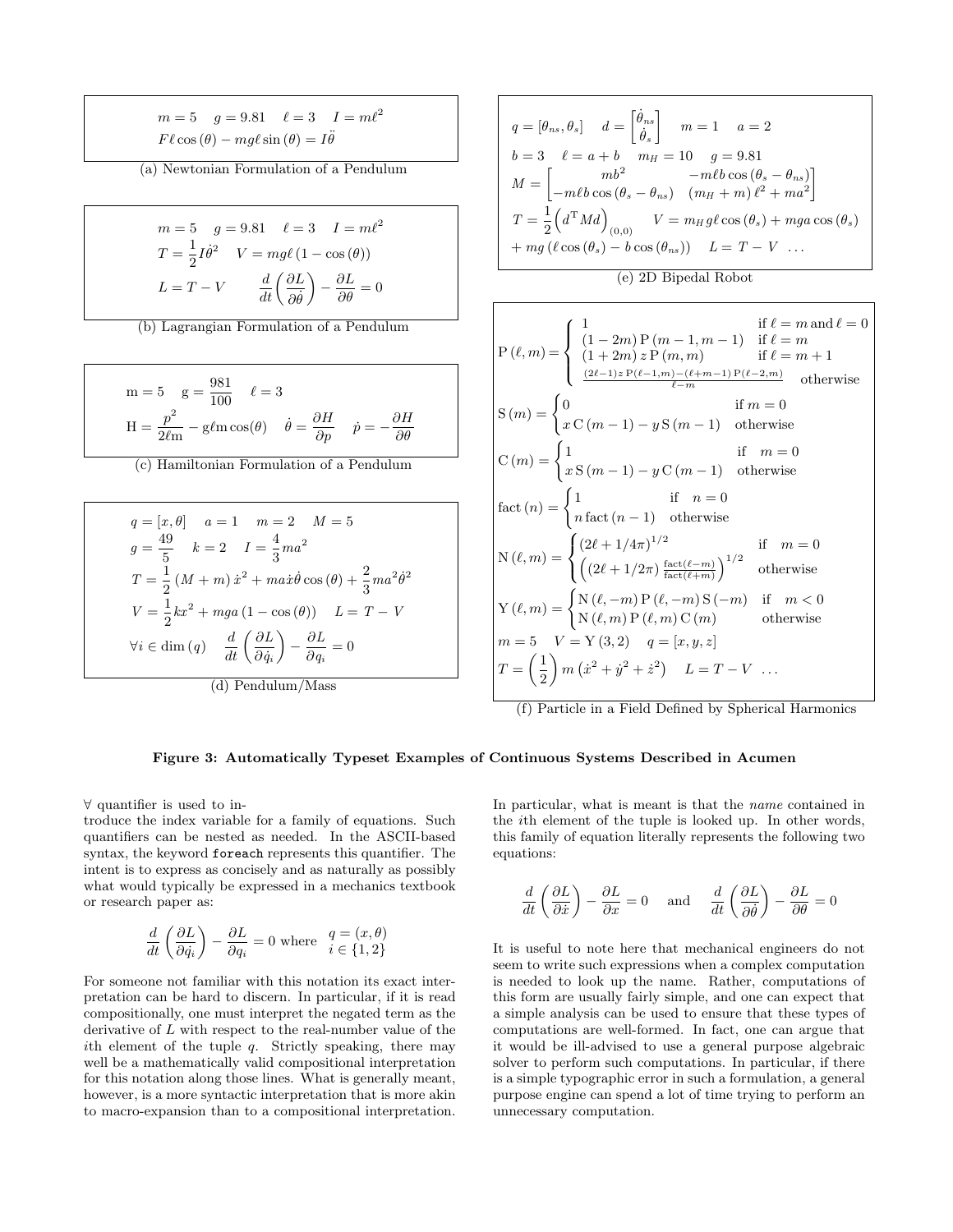## 3.3 Aggregates

we start modeling larger systems, there is a need for aggregate types. Acumen supports basic aggregate types, namely, tuples, vectors, and matrices, as well as the standard operations on these constructs. Figure 3(e) shows how these three notions arise naturally in modeling the



simple compass-like bi-ped robot [16] shown in Figure 5. In the ASCII-based syntax, tuples are written with regular parentheses, and vectors and matrices with square brackets. While the treatment of aggregates in Acumen is mostly straightforward, their implication in descriptions of families equations (for example,  $q$  in the example above is a tuple) does require some care. We return to this point in Section 4.2.

#### 3.4 Recursive Functions and Conditionals

Auxiliary functions are often needed to specify non-trivial mechanical systems. Furthermore, relatively sophisticated machinery, such as recursion, is generally needed to define such functions. Recursive functions are needed to write the dynamic equations that result when a series of masses are connected together with springs. While we can do this example with Acumen's built-in summation function, slightly more sophisticated (but still very common structures) such as robots with a tree-like topology (bipeds, humanoids, etc), are more naturally modeled using recursive functions that traverse the specification of the topology.

To showcase an example further a field from the rigidbody mechanics domain that we have focused on so far, and that requires several recursive auxiliary function definitions, Figure 3(f) presents a complete specification of a spherical harmonics problem in Acumen. The example uses Acumen's support for recursive functions that return both real and integer values, as well as the use of conditional expressions. Conditionals are needed, of course, to ensure that the recursive definitions have base cases. In the ASCII-based syntax, conditionals are written simply as if-then-else expressions.

## 4. EXECUTING AN ANALYTICAL MODEL

We now turn to the question of how such analytical models can be turned into executable code. To address this question in the most useful way, we chose to balance two goals. On the one hand, we are interested in automating as much as possible of the derivation and coding steps that engineers carry out by hand. On the other hand, we want to ensure that the tools that we and others develop for this purpose comprise primarily a small number of transformations that are fast, transparent, and predictable. In this section we explain three steps that are key to achieving this goal. These steps are 1) a light-weight analysis called Defined Variable Analysis that allows us to partially direct equations in the source program, 2) a Binding-time Analysis (BTA) with an associated specialization step, and 3) symbolic differentiation.



Figure 6: Mapping Analytical Models to Code

In addition to explaining these three important steps, we will also briefly describe two additional steps that are implemented in Acumen but that are not technically novel. These two steps are there only for practical and pedagogic reasons. Figure 6 gives an overview of all of these transformations. The transformation below the Implicit Differential Algebraic Equations (DAEs) are strictly not necessary, because fairly generic solvers exist for implicit DAEs.

## 4.1 Defined Variable Analysis

For the most part, most equation-solving is done outside Acumen by standard tools. However, in order to support expression families, partial derivatives, and recursive equations, a light-weight analysis is needed to determine how information flows across some of these equalities. This analysis is called Defined Variable Analysis, and works as follows. First, it is only a best-effort analysis, and does not attempt to direct all equations. If it fails to discover the direction of flow for a particular variable and it turns out that this information is needed by the two ensuing steps, the problem will be reported to the user.

An equation can be trivially directed if one side is a variable and the other side is a known value. Known values include constants, time, variables provided by a discrete controller or an external input, variables for which boundary conditions are provided, and any expression defined by a function applied to known values. Finally, a value is known when it is an explicitly provided tuple or vector of known size. The state variable  $q$  in our running example in Figure 7 is considered known because of this rule. An equation can also be directed when it contains exactly one unknown variable, and there is a series of simply algebraic transfor-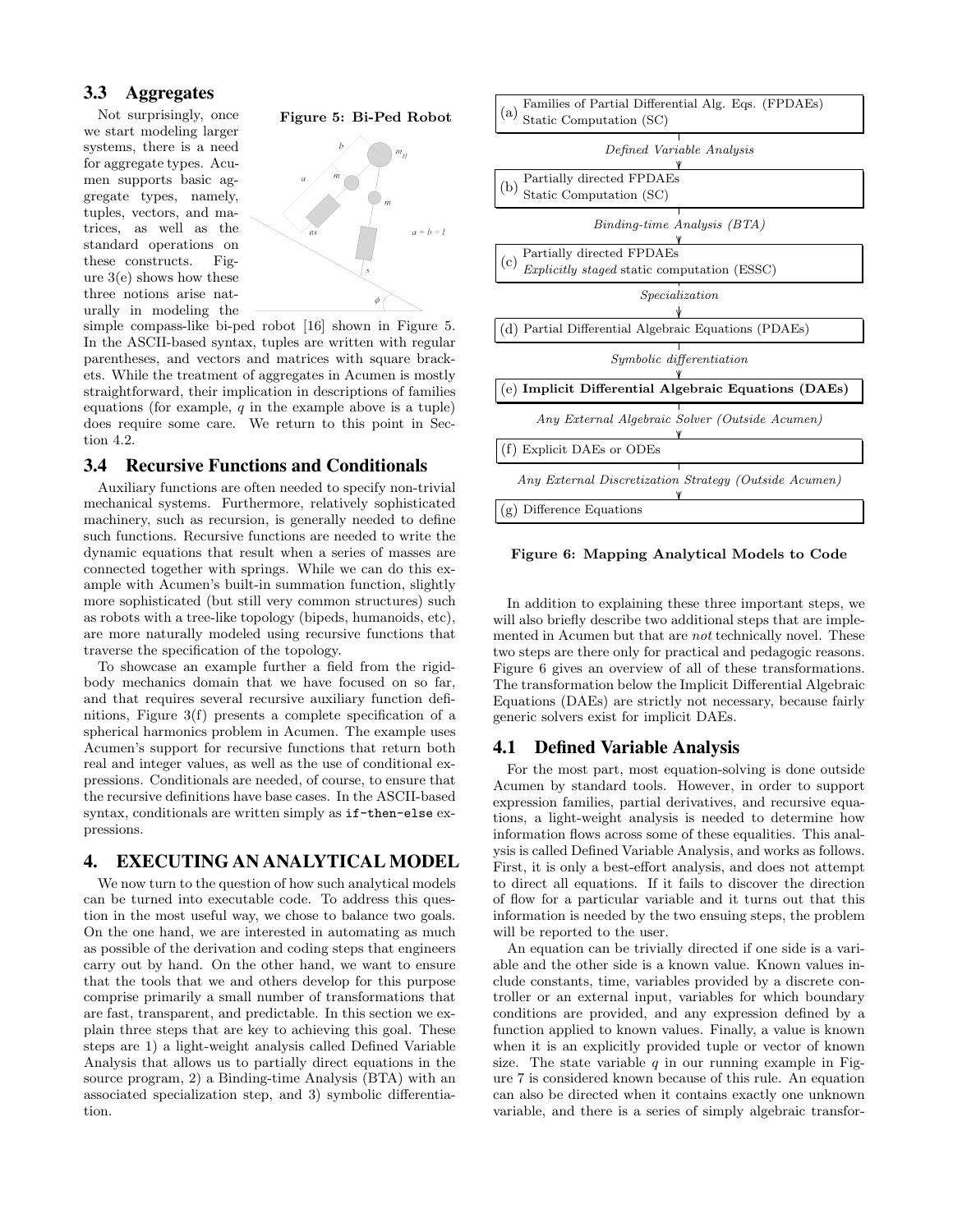$$
q = [x, \theta] \quad a = 1 \quad m = 2 \quad M = 5 \quad g = 9.8 \quad k = 2
$$
  
\n
$$
I = \frac{4}{3}ma^2 \quad T = \frac{1}{2}(M+m)\dot{x}^2 + ma\dot{x}\dot{\theta}\cos(\theta) + \frac{2}{3}ma^2\dot{\theta}^2
$$
  
\n
$$
V = \frac{1}{2}kx^2 + mga(1 - \cos(\theta)) \quad L = T - V
$$
  
\n
$$
\forall i \in \text{dim}(q) \quad \frac{d}{dt}\left(\frac{\partial L}{\partial \dot{q}_i}\right) - \frac{\partial L}{\partial q_i} = 0
$$

(a) Acumen Source for Pendulum/Mass Example

**Defined:**  $q := [x, \theta]$   $a := 1$  ...  $I := \frac{4}{3}$  $rac{4}{3}$ ma<sup>2</sup> ... **Computed:**  $\forall i \in \text{dim}(q)$   $\frac{d}{dt} \left( \frac{\partial L}{\partial \dot{q}_i} \right)$  $\partial \dot{q}_i$  $-\frac{\partial L}{\partial x}$  $\frac{\partial E}{\partial q_i} = 0$ (b) After Defined Variable Analysis

Defined:  $q := \lfloor x \rfloor, \theta \rfloor$   $a := \lfloor 1 \rfloor, \ldots, I := \frac{4}{2}$  $rac{4}{3}$ ma<sup>2</sup> ... **Computed:**  $\forall i \in \text{dim}(q)$   $\frac{d}{dt} \left( \frac{\partial L}{\partial \dot{q}_i} \right)$  $\partial~\dot{q}_i$  $\setminus$  $-\frac{\partial L}{\partial x}$  $\frac{\partial E}{\partial q_i} = 0$ 

(c) After Binding-Time Analysis (BTA)

Defined:  $I := \frac{8}{5}$  $\frac{3}{3}$  ... Computed:  $\frac{d}{dt}\bigg(\frac{\partial L}{\partial \dot{x}}$  $\partial \dot{x}$  $\left ( \begin{array}{cc} \partial L \ \partial x \end{array} \right ) - \frac{\partial L}{\partial x} = 0 \quad \ \frac{d}{dt} \left ( \frac{\partial L}{\partial \dot{\theta}} \right )$  $\partial \dot{\theta}$  $\bigg) - \frac{\partial L}{\partial \theta} = 0$ 

**Defined:**  $A := cos(\theta)$   $B := sin(\theta)$ Computed:  $2A\ddot{\theta} - 2B\dot{\theta}^2 + 7\ddot{x} + 2x = 0$ <br>  $\frac{98}{5}B + 2A\ddot{x} + \frac{8}{3}\ddot{\theta} = 0$ 

(e) After Symbolic Differentiation (Implicit DAEs)

A := 
$$
\cos(\theta)
$$
 B :=  $\sin(\theta)$   $\ddot{\theta}$  :=  $\frac{4Ax - 4AB\dot{\theta} - \frac{686}{5}B}{\frac{56}{3} - 4A^2}$   
 $\ddot{x}$  :=  $\frac{2}{7}B\dot{\theta}^2 - \frac{2}{7}A\ddot{\theta} - \frac{2}{7}x$ 

(f) Example Explicit DAE form

 $A^+ := \cos(\theta)$   $B^+ := \sin(\theta)$   $x^+ := x + \dot{x} \Delta t$  $\dot{x}^+ := \dot{x} + \ddot{x} \Delta t \quad \theta^+ := \theta + \dot{\theta} \Delta t \quad \dot{\theta}^+ := \dot{\theta} + \ddot{\theta} \Delta t$  $\ddot{\theta}^+ := \frac{4Ax - 4AB\dot{\theta} - \frac{686}{5}B}{\frac{56}{3} - 4A^2} \quad \ddot{x}^+ := \frac{2}{7}$  $\frac{2}{7}$ B $\dot{\theta}^2 - \frac{2}{7}$  $rac{2}{7}$ A $\ddot{\theta} - \frac{2}{7}$  $\frac{2}{7}x$ 



Figure 7: Compiling the Pendulum/Mass Example

mations on that equation that can produce a definition for that variable in terms of the rest of the variables appearing in the equation. Any equations that do not have an obvious directionality are left as equations to be solved at the end of the transformation process.

The output of this analysis for for the Pendulum/Mass example is presented in Figure 7(b). Here, directed equalities are marked by using  $:=$  instead of  $=$ .

## 4.2 Binding Time Analysis (BTA)

After determining which equation can be easily directed, we need to check that there is sufficient information to 1) expand all expression families, 2) evaluate all recursive functions, and 3) eliminate all partial derivatives. If any information is missing, an error is reported to the user. It turns out that this check is essentially a binding-time analysis (BTA) [19]. BTA is the analysis performed in an offline partial evaluation system to determine, given some early or "static" inputs to a program, which of the program's computation can be done at an early stage. Technically, Acumen's BTA is a hybrid between a standard BTA used in a partial evaluator and a type checker for a two-level language [22]. In particular, whereas a standard BTA makes a best-effort attempt to perform as much of a program's computations as early as possible, Acumen's BTA needs to produce a userlevel error when certain goals are not met. Specifically, the source-level model must provide enough information for the three kinds of static computations listed above to be performed during the process of deriving executable code. Otherwise, the user needs to be notified that this information is missing, so that they can fix the model. For example, in a model that uses the Lagrange equation, if the user writes  $\partial L/\partial q_i$ , the BTA would produce an error if any information is missing that prevents Acumen from determining what the components of the state vector  $q$  are.

A successful BTA annotates the model with instructions for performing certain parts of the computation early and to keep other parts of the model computations for later processing. This annotation process is sometimes called staging as it separates the model into two stages. The annotated model for the pendulum/spring example is illustrated by Figure 7(c). In this illustration, computations that will remain for further processing are shaded in gray, whereas computations that should be performed immediately in the next transformation step appear with a white background.

The annotations on this example serve to illustrate a number of features of Acumen's BTA. The value of a is marked as available because it is a known value. The analysis does a little bit more work to determine that the whole definition for  $I$  is a known value. In particular, it uses the fact that the values for both m and a are known in the source. An even more interesting case is the value for  $q$ , where the tuple constructor itself is marked known but its elements are not. In the partial evaluation literature, this type of value is referred to as a partially static data structure [6]. Acumen's BTA supports such values to allow us to lookup the names of the individual state variables even though there values might not be known. This is enabled by the fact that the size of the tuple  $q$  as well as the names of its contents are known in the model, even though the values of these variables are not known (and in fact we will need to solve for the values of these variables during the simulation).

While the implementation details for performing BTA for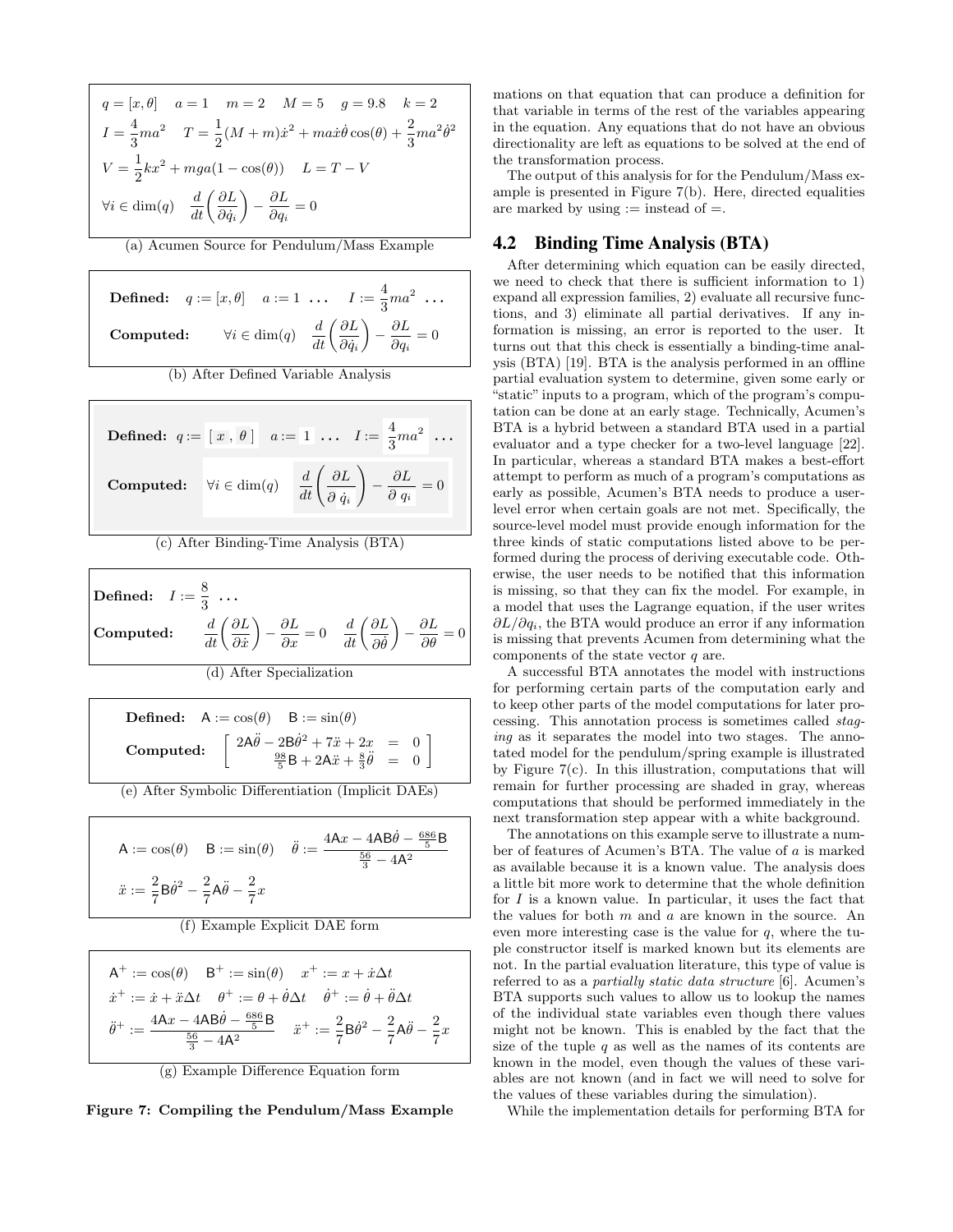the three types of computations listed at the start of this section are somewhat involved, there is an elegant semantic explanation for these details, and which is reflected in the underlying types. In particular, essentially all values belonging to the set of integers N or rationals Q are treated as static, and essentially all values belonging to the set of reals R are viewed as dynamic. As such, functions of type  $\mathbb{N} \to \mathbb{R}$ or even of type  $\mathbb{N} \times \mathbb{R} \to \mathbb{R}$  have statically known inputs, and are therefore amenable to specialization.

### 4.3 Specialization

As noted earlier, BTA is essentially a scheduling analysis. In the partial evaluation literature, the step which performs the work that a BTA schedules is called specialization. Acumen's specialization step has two non-standard features. First, because we are dealing with mathematical terms where functions do not have side effects, it is safe to memoize all functions. Second, to avoid the possibility of code duplication, all terms are named and the name is used instead of the value.

The result of specializing our running example is presented in Figure 7(d). Specialization is very similar to standard program execution, where we are allowed to have variables in place of some otherwise proper values. For example, the instantiation of expression families is essentially a type of iteration. Computing the value of  $I$  is simple rational arithmetic. Replacing  $q_i$  by x and  $\theta$  is essentially just tuple (or "array") lookup. Note, however, that  $x$  is really still just an unknown value during specialization, and will carry different values as the actual simulation is being performed.

#### 4.4 Symbolic Differentiation

Symbolic differentiation plays an important role in mapping analytical models to executable simulation code. First, it is needed to normalize applications of the differentiation operator to terms that consist of anything other than variables. Second, for a large class of physical modeling problems, eliminating partial derivatives is an important step in deriving executable code for solving the problem. In general, a wide range of techniques may be needed to eliminate partial derivatives, but symbolic differentiation generally plays an important role. For models arising from rigid body mechanics problems, symbolic differential on terms available in the model is in fact sufficient.

In the course of developing Acumen we were surprised to find out that mainstream symbolic manipulation tools do not seem to provide scalable support for symbolic differentiation. In particular, mainstream systems seem to inline all definitions before performing differentiation and not make an effort to avoid generating terms containing duplicate subexpressions. This poses a serious scalability problem, because many models that can be compactly specified (such as the spherical harmonics problem presented earlier) produce huge terms if they are fully inlined. This is particularly surprising because more efficient implementation techniques for performing symbolic differentiation, which are generally refered to as automatic differentiation, have been known for over 20 years (c.f. [17]).

To circumvent this problem in a clear and self-contained manner, we implemented a specialized symbolic differentiation procedure for Acumen, which computes derivatives of mathematical definitions without fully inlining. We do not view this as an innovation to automatic differentiation, but

rather, a simple way of showing how the performance of naive symbolic differentiation can be significantly improved. In programming languages terms, inlining is avoided by extending a basic symbolic differentiation algorithm to support local definitions ("let expressions") and hash-consing the construction of new expressions. The result of using this strategy to eliminate the partial derivatives in our running example is presented in Figure 7(e). Note that the variables A and B name two computations that would otherwise each appear duplicated twice in the equations that follow. Due to the behavior of the chain rule, this duplication behavior would get compounded as terms grow larger, and can make symbolic differentiation prohibitively costly. While significantly more sophisticated implementations of symbolic differentiation exist (c.f. [17] for a recent account), Section 5 shows that even the simple representational improvement used in Acumen leads to dramatic improvement over the performance of symbolic differentiation in Mathematica and Maple.

## 4.5 Algebraic Solving and Discretization

The algebraic solver used in Acumen is an extension of the Defined Variable Analysis described above. The main extension in this analysis is that it supports solving multiple equations simultaneously, which is achieved using an analog of Gaussian elimination. For our running example, the result of this step is presented in Figure 7(f). The basic idea of this type of "analytic solving" is to put the equations into a form where there is always a variable on the left-hand side, and all variables occurring on the right-hand side are somehow considered "known". We omit the details of this process because it is standard, and elegant descriptions can be found elsewhere (c.f. Chapter 7 in [8]). It is also important to note that this is neither the only way nor the most general way for solving DAEs. Nevertheless we include it in the implementation of Acumen because it allows it to be a useful tool without requiring the installation of stand-alone solvers, and because it is useful to show that there is at least one method for a non-trivial class of DAEs.

Even when differential equations have been put into a "solved" or, more accurately explicit form, a final question that must be answered is how we will step through these equations using discrete, finite, steps in time. The choice of this strategy is called discretization, and often corresponds to mapping the differential equations into difference equations. While a wide range of techniques also exists for realizing this step, and a few are implemented in Acumen, we only give one example of what such equations may look like. The equations presented in Figure  $7(g)$  are virtually identical syntactically to those from the previous phase. The two main differences are 1) to distinguish the values after the discrete time step with superscript of  $+$ , and 2) to add additional equations that explicitly perform the approximate integration needed to compute lower-degree derivatives from higher degree ones. To do the latter, of course, an explicit time-step parameter  $\Delta t$  is introduced.

## 5. SYMBOLIC DIFFERENTIATION

To evaluate the performance of Acumen's differentiation procedure, we compare it with symbolic differentiation in Mathematica and Maple. Three benchmark models are used: An inverse dynamics model, a spherical harmonics model, and a trigonometric tree model. Timings are taken on a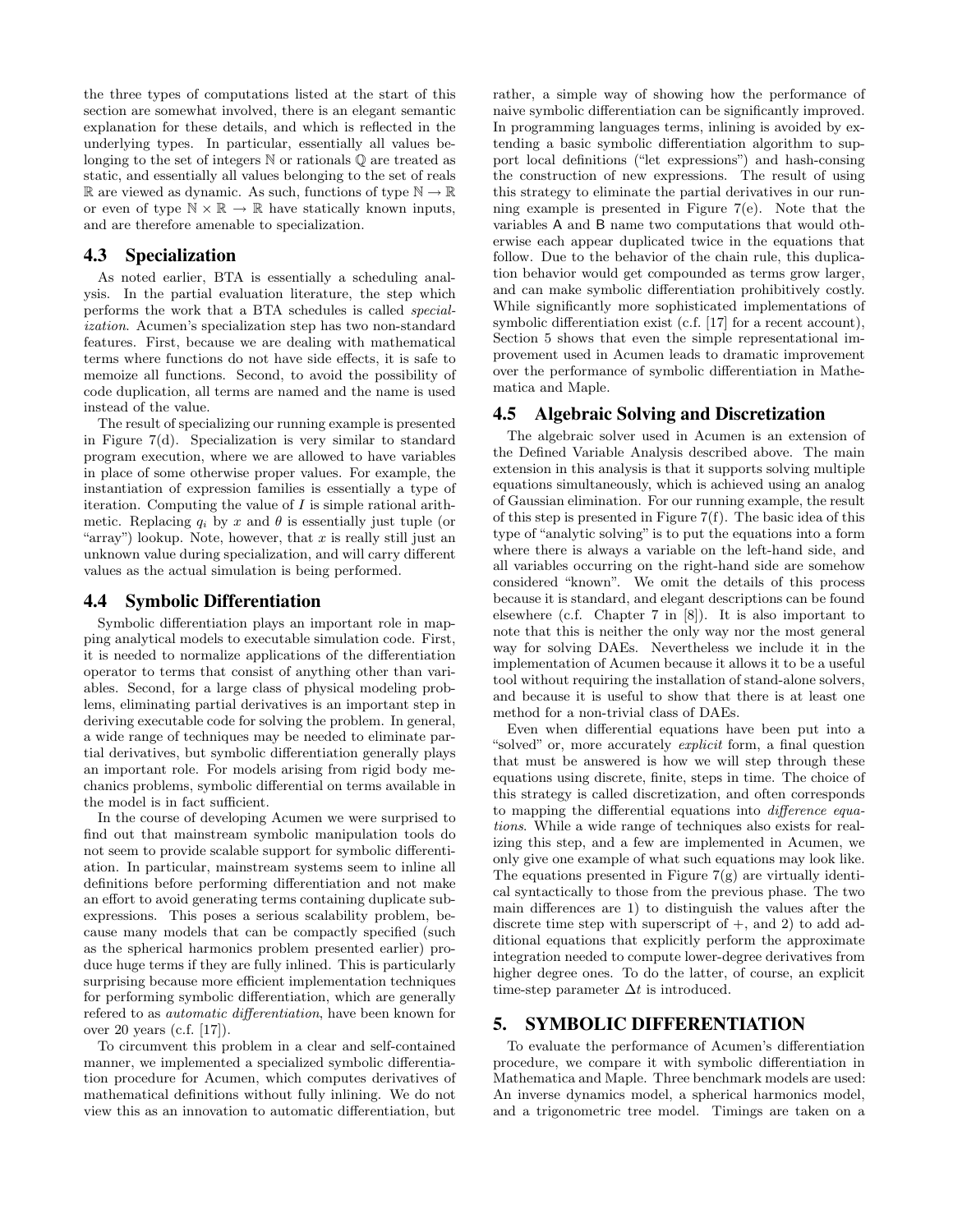

Figure 8: Differentiation in Acumen vs. Mathematica.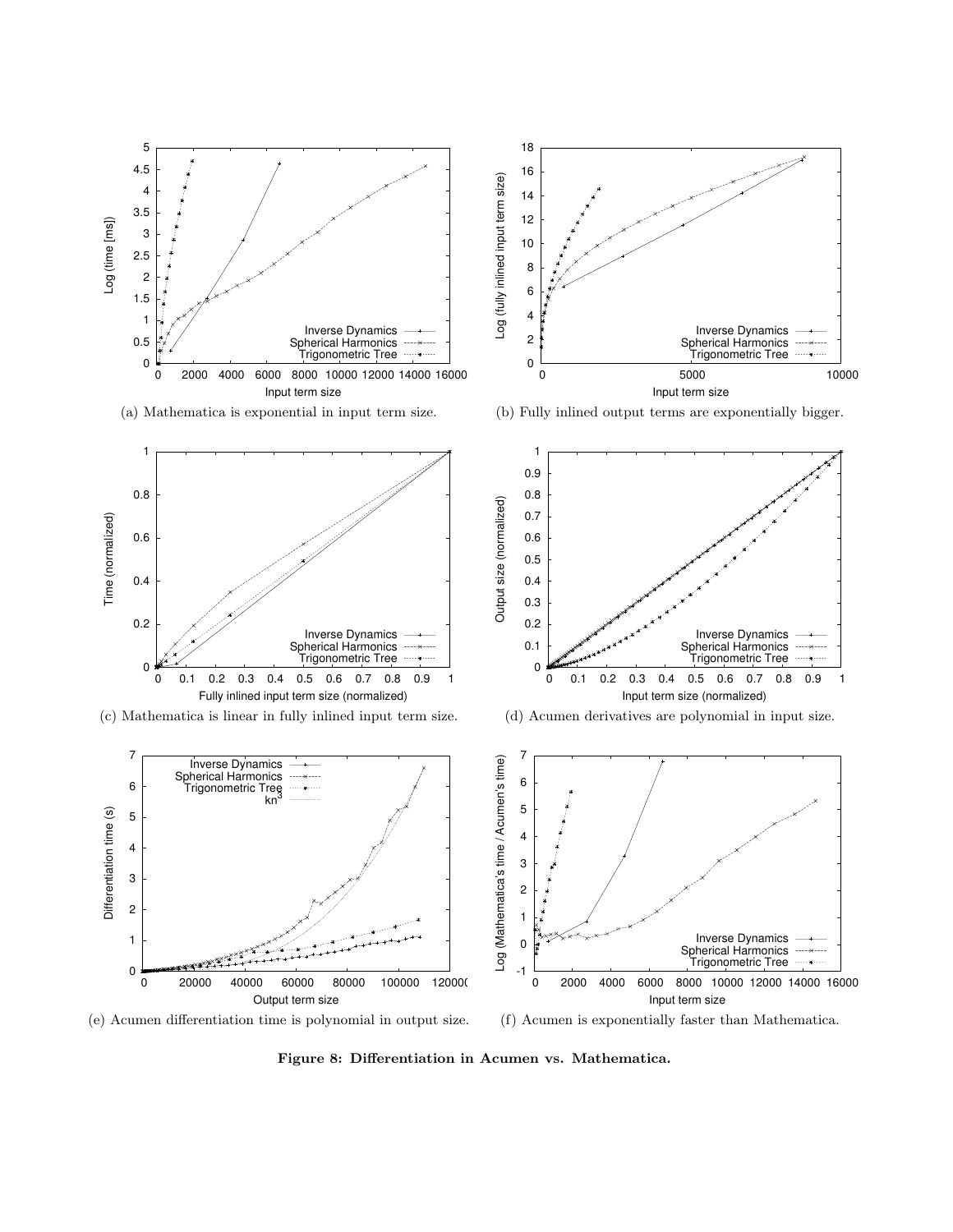quad-core Pentium D 3.20 GHz with 3.9 GB RAM running Red Hat Linux 4.1.2-44, Linux kernel 2.6.18-128.el5PAE compiled with GCC 4.1.2. Acumen is compiled with the native code compiler of OCaml 3.11.1.

Figure 8 presents results that help compare and relate the performance of Acumen with Mathematica. Figure 8(a) shows Mathematica's differentiation time against the size of the term being differentiation. Because log-scale is used for the time dimension, and because the curves seem to converge to an upward linear pattern, it appears that Mathematica's differentiation time is exponential in term size. Our hypothesis is that this is because Mathematica fully inlines auxiliary definitions into the main program. As Figure 8(b) suggests, fully inlining auxiliary definitions leads to exponentially larger terms, and Figure 8(c) suggests that Mathematica's differentiation time is roughly linear in the size of fully inlined terms. Both these observations seem to support our hypothesis. In contrast to Mathematica's performance, Figure 8(d) shows that Acumen's procedure produces derivatives that are polynomial in the input size rather than exponential. This validates that Acumen's procedure avoids unnecessary inlining. Figure 8(e) shows that Acumen's differentiation time appears to be polynomial in the size of the output terms. Figure  $8(f)$  shows that Acumen's differentiation procedure is faster than Mathematica, and that Acumen's advantage seems to grow exponentially with input size.

For Maple, the situation is similar to that with Mathematica, with the exception of a more accentuated initial dip in Acumen's performance for some benchmarks. Maple does provide an automatic differentiation routine that should be much more efficient. However, at this time we have not determined whether it can be used in all situations where the symbolic differentiation algorithm can be used.

## 6. RELATED WORK

Our work is inspired in part by Functional Reactive Programming (FRP) [10, 11, 18, 29] and by Functional Hybrid Modeling (FHM) [23, 13, 14, 26, 15]. FRP introduced the idea of combining continuous behaviors and discrete events for modeling reactive systems, and FHM brings this idea significantly closer to the natural way in which analytical models seem to be written. For example, whereas FRP is a causal modeling language, FHM is an acausal, higher-order modeling language. Compared to FHM, Acumen is unique in providing a clear binding time separation in the source language, as well as in its support for partial derivatives. However, FHM also supports features that Acumen does not support, including structural dynamism, where the connectivity of entities changes dynamically during simulation time. At a more technical level, Acumen is a closed DSL, in that it is not embedded in a host language. In contract, FHM is so far primarily implemented as an embedded language in Haskell. Embedding seems to greatly simply experimentation with different implementation strategies and different possible interpretations of various language constructs. Closing the language helps us keep a clear distinction between syntax and semantics, and provides us with fine-grained tools for controlling both as we work to understand how domain experts write and reason about analytical models.

Carette et al.'s observations about model manipulation [7] greatly parallel ours, in that they recognize that the highest level formal artifact that relates to building simulation codes is the mathematical model. However, the paper has a different target audience than ours. In particular, the paper promotes a strategy where the domain-expert is intimately involved in specifying explicit transformation steps that gradually take the model closer to the simulation code. Our approach is aimed instead at one formalism for specifying the model, and a fixed strategy for mapping this formalism to executable code. As such, we view their exploration of what can be done with automatic code generation as insightful first steps towards what has been demonstrated by our work. On the other hand, by allowing human intervention in the transformation process, they can guide the transformation of a larger class of models to executable code. As such, we foresee an elegant synergy between our approach and theirs, where we approximate the set of models that can be mapped automatically from the inside out (from smaller sets to larger), and they explore its approximation from the outside in.

## 7. CONCLUSIONS

In this paper we have shown how analytical models of a particular class of physical systems, namely, mechanical systems, can be automatically mapped to executable simulation codes. This mapping has the potential to significantly reduce the cost and time needed to develop simulation codes for novel cyber-physical systems. Our work sheds light on the fact that there are still significant opportunities for improving tool support for the process of developing novel cyber-physical systems.

### Acknowledgments

We are deeply indebted to Jacques Carette for guiding us in the process of implementing symbolic differentiation, and discussing the literature on symbolic differentiation and automatic differentiation. We are also very thankful to Brian Guenter for insights discussions about symbolic differentiation, and for providing us with the Trigonometric Tree benchmark. We are also thankful to Kristoffer Lidström, Zain-ul-Abdin, and Yan Wang for their excellent feedback on an early release of Acumen.

## 8. REFERENCES

- [1] M. D. Ardema. Analytical Dynamics: Theory and Applications. Kluwer Academic/Plenum, New York, NY, 2005.
- [2] Autodesk. AutoCAD User's Guide, 2009. [http://docs.autodesk.com/ACD/2010/ENU/ AutoCAD2010UserDocumentation/; accessed 17-October-2009].
- [3] S. Balay, K. Buschelman, V. Eijkhout, W. Gropp, D. Kaushik, M. Knepley, L. C. McInnes, B. Smith, and H. Zhang. PETSc Users Manual, 2008. [http://www.mcs.anl.gov/petsc/petsc-as/ snapshots/petsc-current/docs/; accessed 17-October-2009].
- [4] Biopython. *Biopython Documentation*, 2009. [http://www.biopython.org/wiki/Documentation; accessed 17-October-2009].
- [5] A. Boeing and T. Bräunl. Evaluation of real-time physics simulation systems. In GRAPHITE '07: